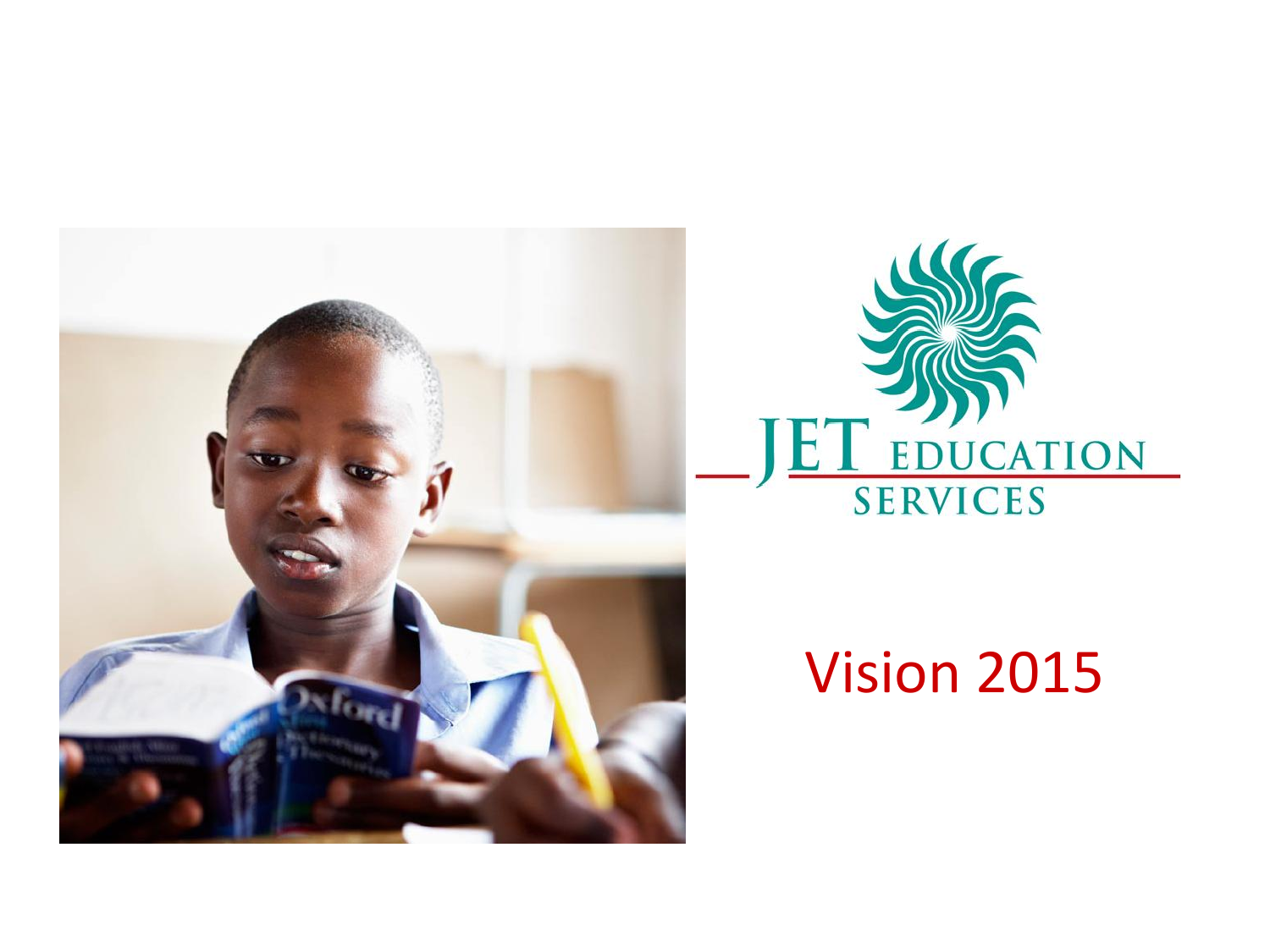### JET's focus areas against the levels of the education system

FET College improvement services targeting colleges and industry in an effort to address the challenge of the 3 million unemployed post grade 9 youth

Research, monitoring and evaluation services aimed at creating knowledge on systems improvement and assessing the efficacy of programmes, projects and policy

### National Education

- R145 billion
- 12.4 million learners
- R11,695 per learner
- 26 000 schools
- 50 FET colleges (275 sites)

#### Provincial Education

- Average: R12.9 billion
- Range : R2.8 23 billion
- 75.4% spent in salaries

### **Districts**

- Approx: 80 districts
- Paper budgets
- Limited research
- No common framework
- Strategy and capacity are weak

- Average S C pass: 60.7%
- Gr 3 Numeracy: 35%
- Gr 3 Literacy : 36%
- Minimal parent involvement
- Budget: R103 000 (median)
- CSI spends R1.6 billion

Education planning – providing facilitation services aimed at improving the allocation and utilisation of education resources

Schools School improvement work targeting schools and involving circuits, districts, education stakeholders and communities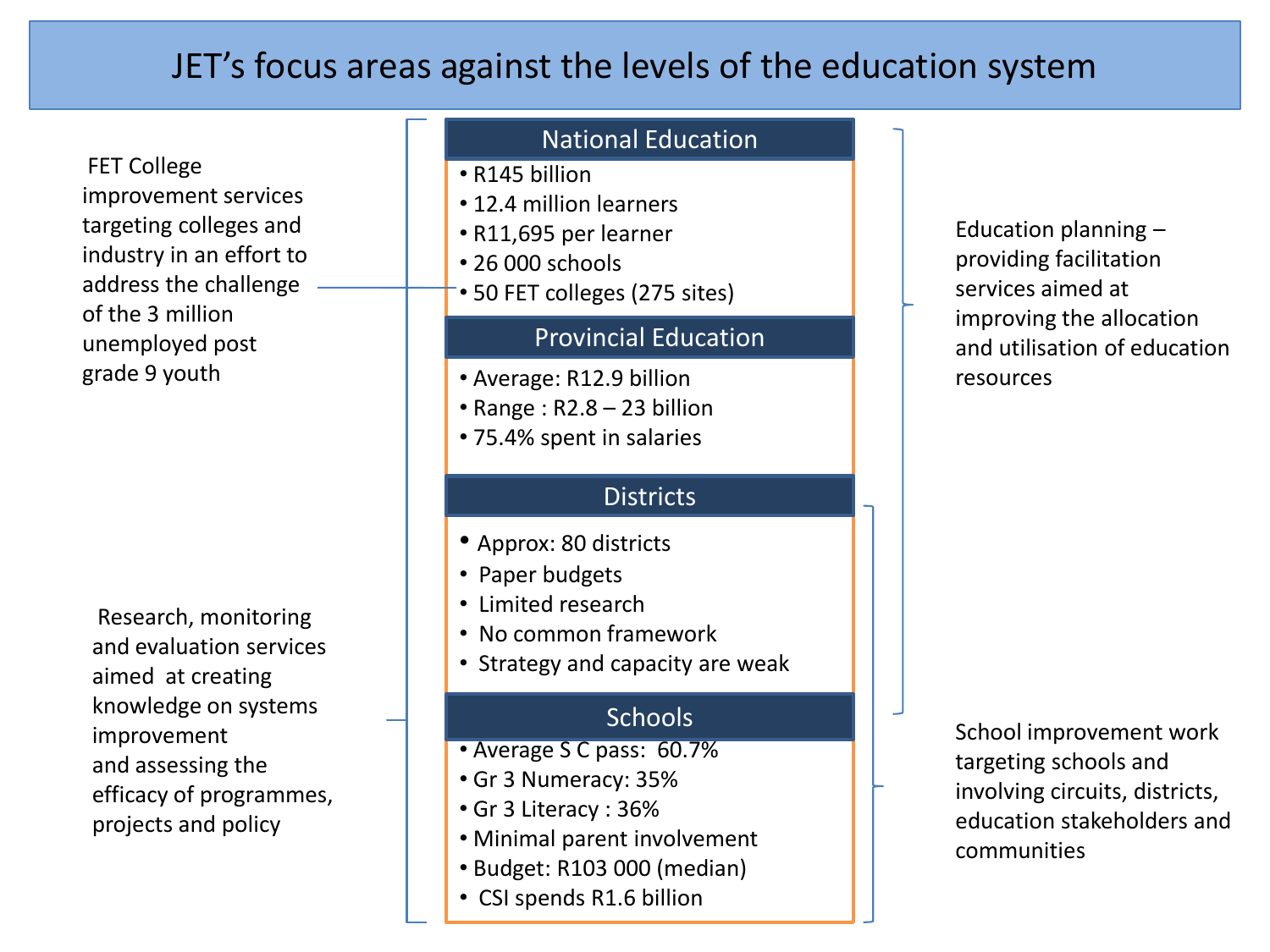

## Strategic objectives

In the next five years JET will:

- Test systemic solutions to current education challenges
- Contribute to education development knowledge base through research and dialogue
- Strengthen its organisational capacity and relevance

We remain committed to evidence-base approach in our work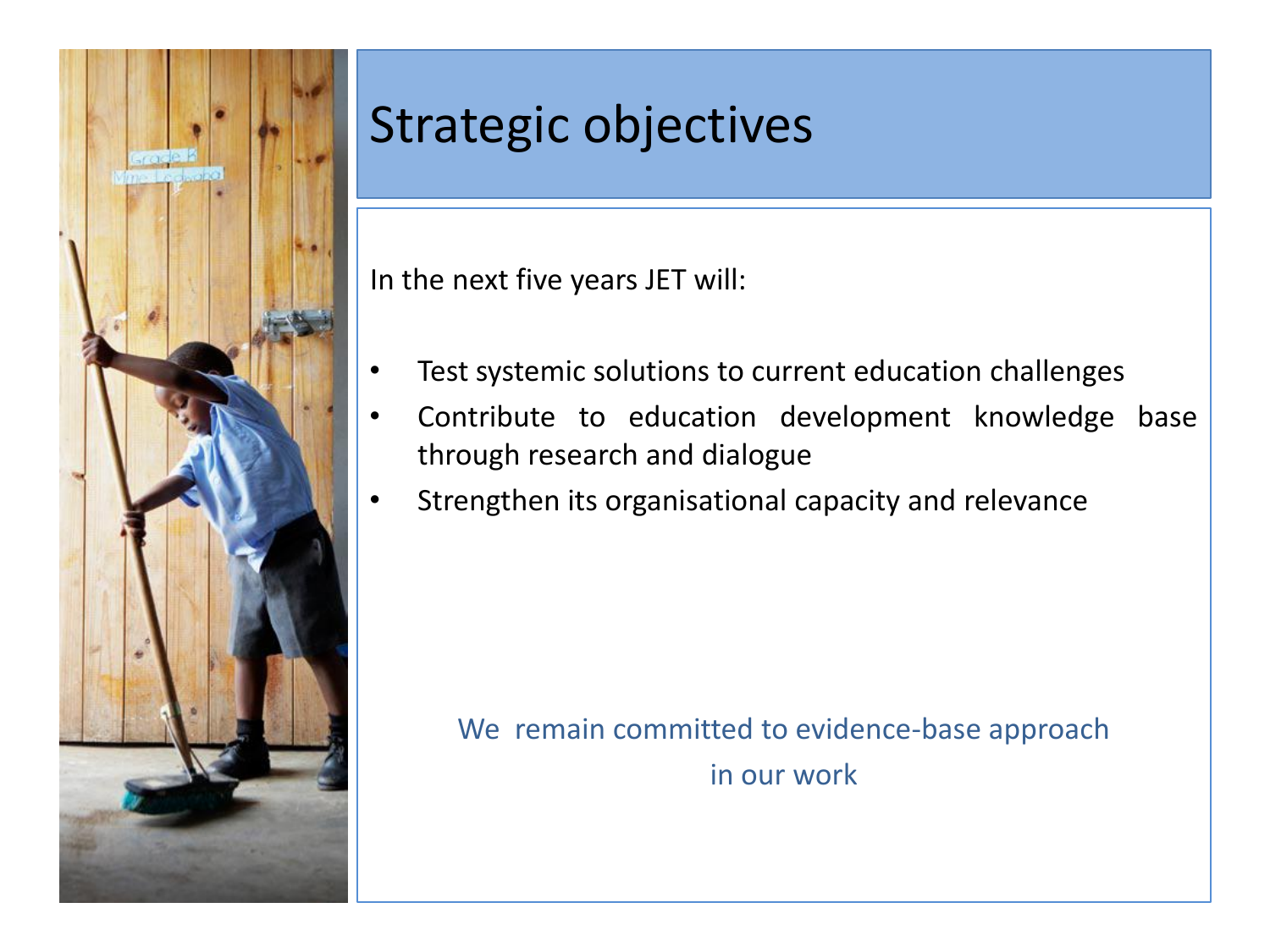### Services offered by JET

#### **We provide the following services:**

- Design and implement education improvement projects
- Provide strategic support to the education system
- Design and implement research projects
- Evaluate education projects

#### **We partner with and service:**

• Education departments and institutions, CSI units, development foundations and trusts, and international donors

#### **Our improvement projects target:**

• FET colleges, schools, education systems, school communities and youth

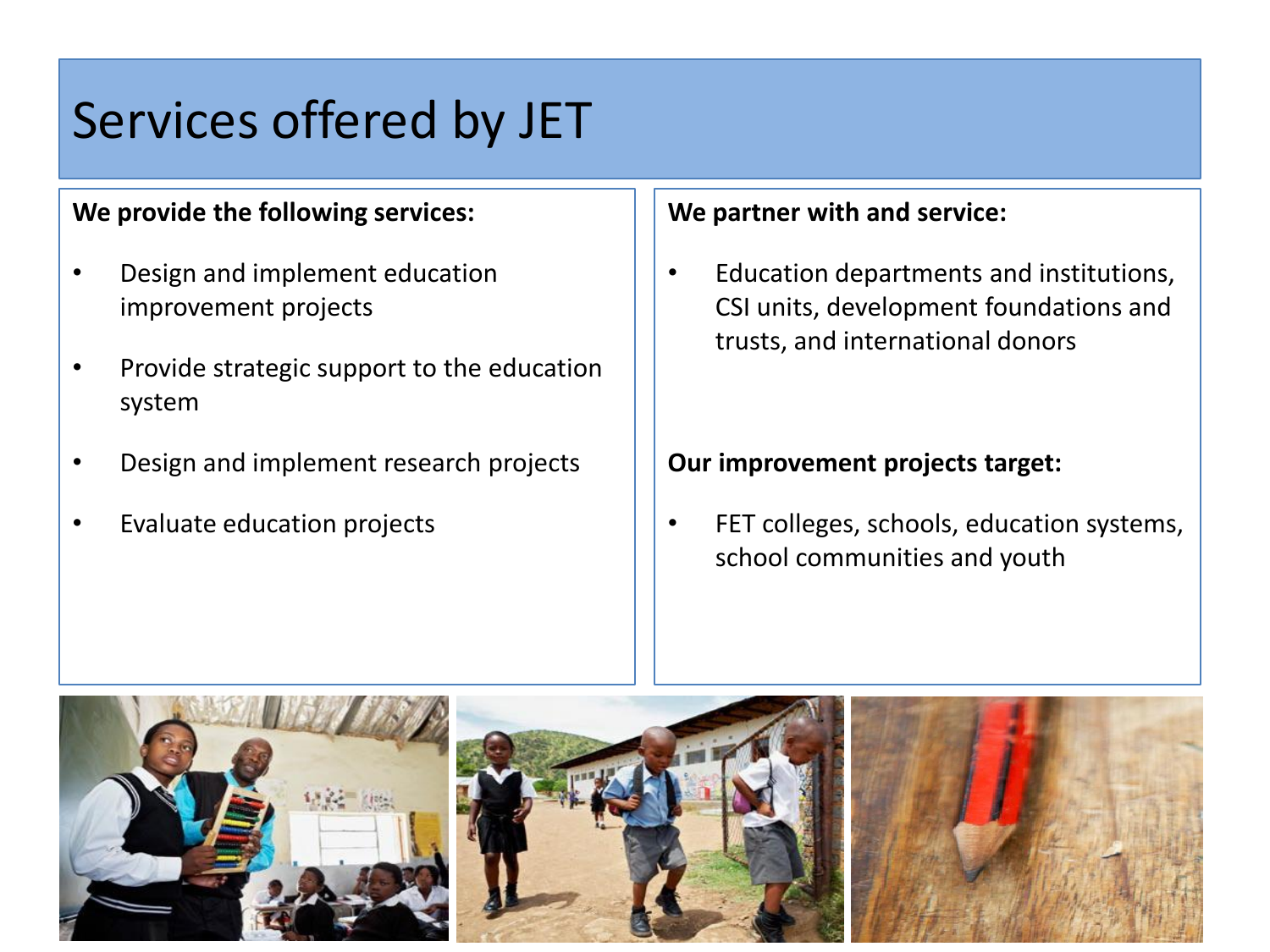### Partnership Funding

In the coming years JET will:

- Co-fund school improvement projects to the tune of R16 million
- Invest R1 million per annum in innovative projects of national importance
- Make R6 million available for partnerships in strategic projects

This establishes collaborations with other funders in our venture to reinvest R23 million into the education system subject to funding conditions set down by the board.

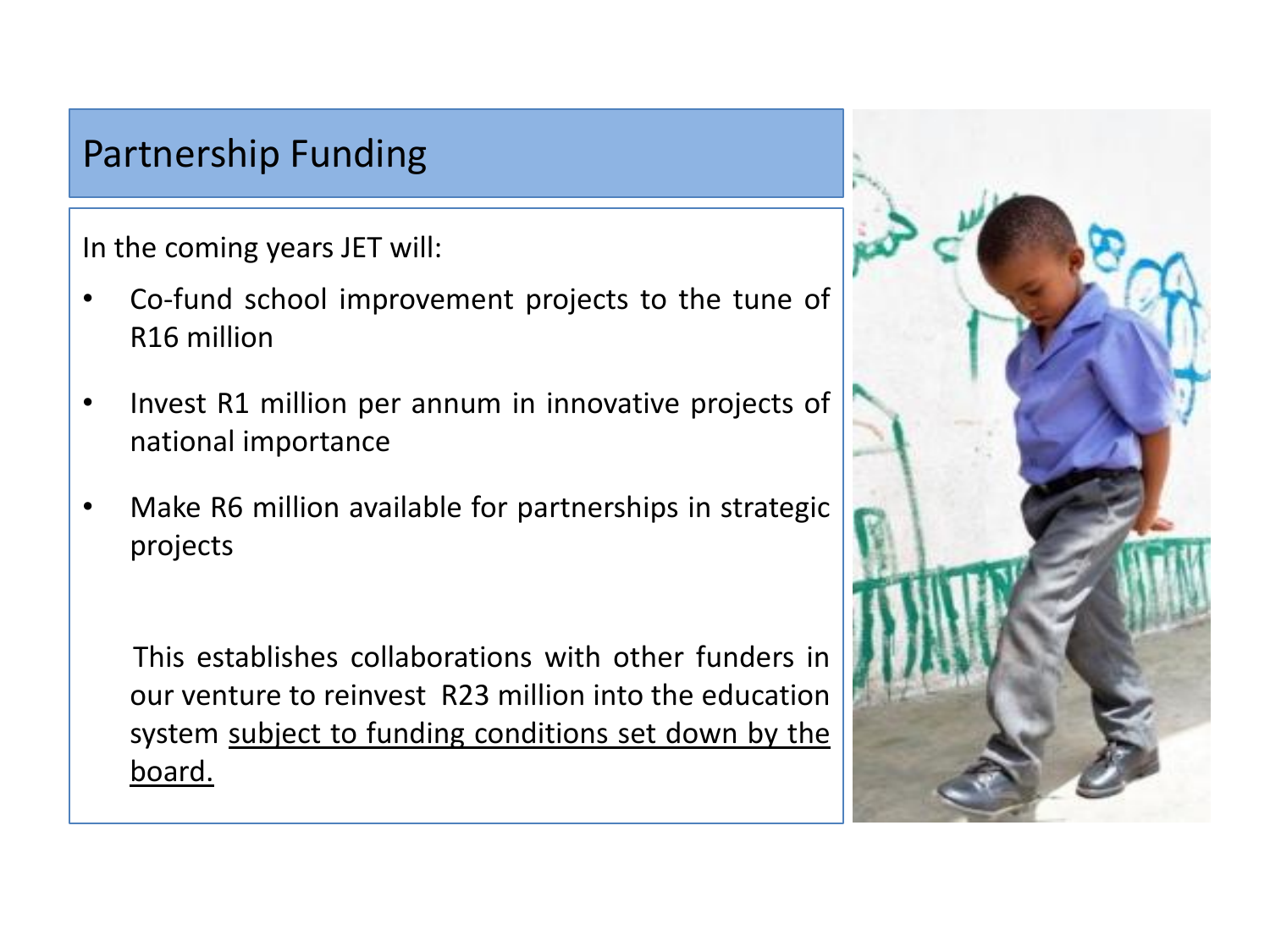# Our mission



To offer our clients, who want to assist disadvantaged young South Africans, educational research and knowledge-based interventions that are innovative, cost-effective and sustainable.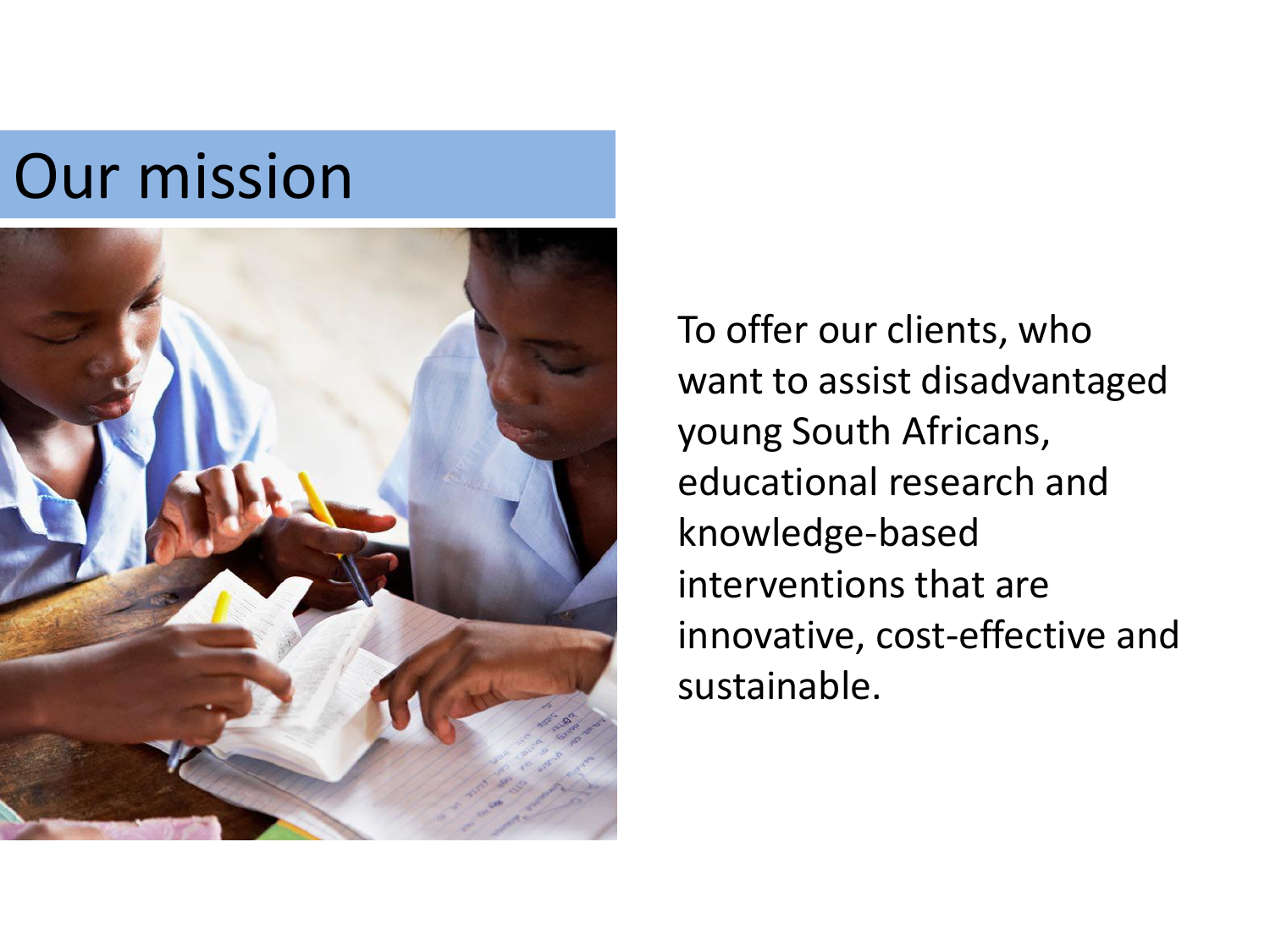# Our vision





### Every child in South Africa receives quality education